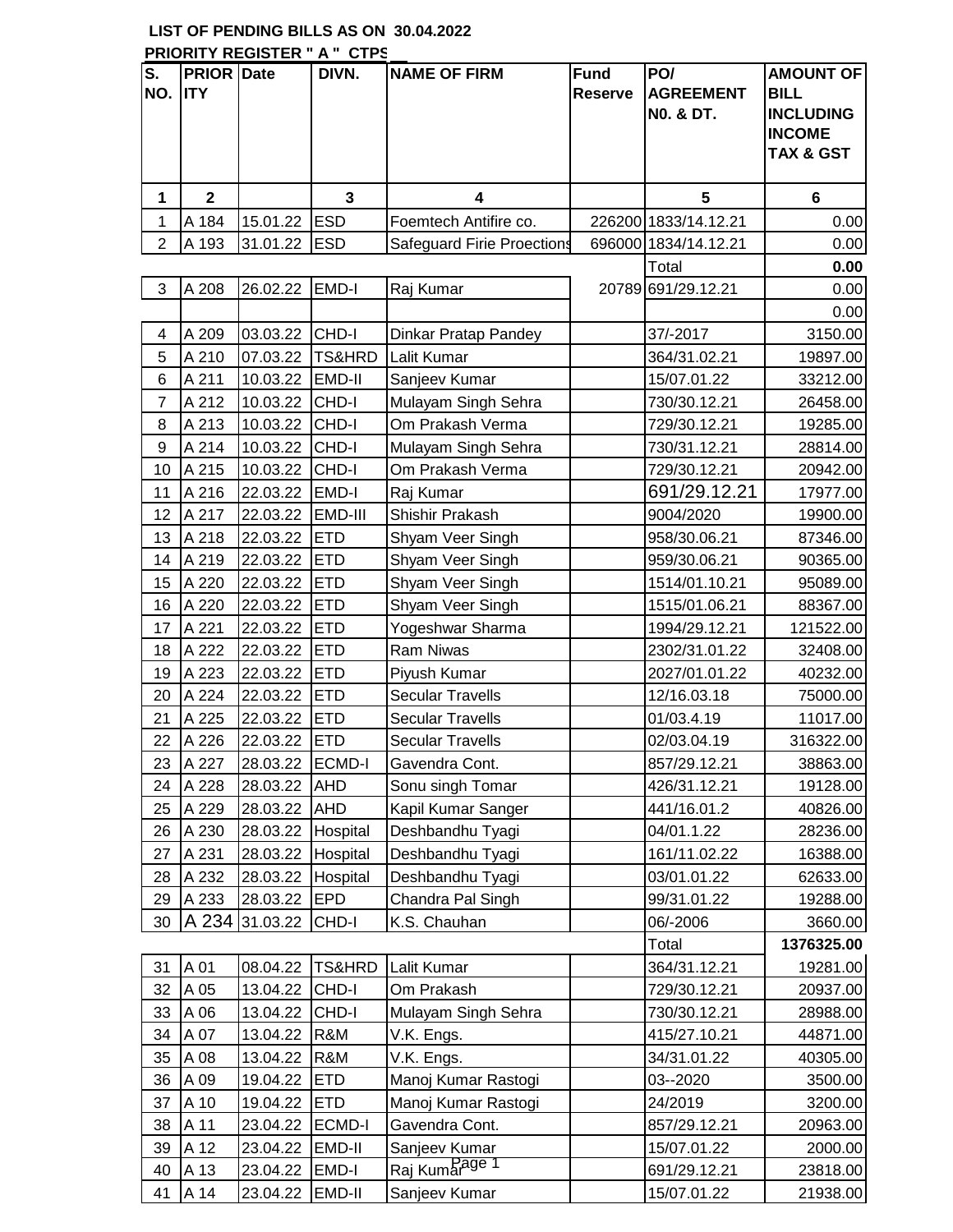| A 15 | 23.04.22 | <b>ETD</b> | Prem Pal Singh   | 1819/01.12.21 | 55220.00   |
|------|----------|------------|------------------|---------------|------------|
| A 16 | 23.04.22 | <b>ETD</b> | Prem Pal Singh   | 1819/01.12.21 | 3000.00    |
| A 17 | 23.04.22 | <b>ETD</b> | Prem Pal Singh   | 2613/28.02.22 | 28784.00   |
| A 18 | 23.04.22 | <b>ETD</b> | Prem Pal Singh   | 2613/28.02.22 | 2104.00    |
| A 19 | 23.04.22 | <b>ETD</b> | Piyush Kumar     | 2027/01.01.22 | 21063.00   |
| A 20 | 23.04.22 | <b>ETD</b> | Piyush Kumar     | 2027/01.01.22 | 4798.00    |
| A 21 | 23.04.22 | <b>ETD</b> | <b>Ram Niwas</b> | 2302/31.01.22 | 34941.00   |
| A 22 | 23.04.22 | <b>ETD</b> | <b>Ram Niwas</b> | 2302/31.01.22 | 2000.00    |
| A 23 | 23.04.22 | <b>ETD</b> | Shyam Veer Singh | 958/30.06.22  | 3000.00    |
| A 24 | 23.04.22 | <b>ETD</b> | Shyam Veer Singh | 959/30.06.21  | 3000.00    |
| A 25 | 23.04.22 | <b>ETD</b> | Shyam Veer Singh | 1514/01.10.21 | 3000.00    |
| A 26 | 23.04.22 | <b>ETD</b> | Shyam Veer Singh | 1515/01.10.21 | 3000.00    |
|      |          |            |                  | Total         | 393711.00  |
|      |          |            |                  | G. Total      | 1770036.00 |
|      |          |            |                  |               |            |

## **SENIOR ACCOUNTS OFFICER CFA&BO,"C" HTPS, KASIMPUR**

## **LIST OF PENDING BILLS "A" AS ON 30.04.2022**

|                | <b>PRIORITY REGISTER 2x250 MW EXTN. HARUDAGANJ</b> |             |              |                              |                               | H."D"T.P.S. , KASIMPUR, ALIGARH |                                                                                              |
|----------------|----------------------------------------------------|-------------|--------------|------------------------------|-------------------------------|---------------------------------|----------------------------------------------------------------------------------------------|
| SL.<br>NO.     | PRIORITY                                           | <b>Date</b> | DVN.         | <b>NAME OF FIRM</b>          | <b>Fund</b><br><b>Reserve</b> | PO/ AGREEMENT<br>NO. & DATE     | <b>AMOUNT OF</b><br><b>BILL</b><br><b>INCLUDING</b><br><b>INCOME TAX &amp;</b><br><b>VAT</b> |
| $\mathbf{1}$   | $\overline{2}$                                     |             | 3            |                              |                               | 5                               | 6                                                                                            |
| $\mathbf{1}$   | A 19                                               | 12.04.21    | CSD          | S.K. Engg. & Allied Solution |                               | 140822 81/19.01.21              | 0.00                                                                                         |
|                |                                                    |             |              |                              |                               | Total                           |                                                                                              |
| $\overline{2}$ | A 269                                              | 20.11.21    | CSD          | Deepak Prakash               |                               | 33264 1143/29.06.21             | 0.00                                                                                         |
| 3              | A 270                                              | 20.11.21    | CSD          | Deepak Prakash               |                               | 29266 1818/30.09.21             | 0.00                                                                                         |
| $\overline{4}$ | A 277                                              | 22.11.21    | <b>BMD-I</b> | Anwar Ali                    |                               | 29190 746/30.09.21              | 0.00                                                                                         |
|                |                                                    |             |              |                              |                               | Total                           | 0.00                                                                                         |
| 5              | A 318                                              | 15.12.21    | CSD          | ION Exchange                 |                               | 1067522 663/23.06.21            | 0.00                                                                                         |
|                |                                                    |             |              |                              |                               | Total                           | 0.00                                                                                         |
| 6              | A 354P                                             | 21.01.22    | <b>ESD</b>   | I.O.C. Ltd.                  |                               | 179829 1456/08.12.21            | 0.00                                                                                         |
|                |                                                    |             |              |                              |                               | Total                           | 0.00                                                                                         |
| 7              | A 398                                              | 03.03.22    | <b>BMD-I</b> | Anwar Ali                    |                               | 20887 970/31.12.21              | 0.00                                                                                         |
| 8              | A 415                                              | 14.03.22    | OG&CD        | Pradeep Kumar                |                               | 19289 860/31.12.21              | 0.00                                                                                         |
| 9              | A 430                                              | 30.03.22    | ECMD-II      | Anurag Singh & Asso.         |                               | 29372.00 18/03.1.20             | 0.00                                                                                         |
| 10             | A 431                                              | 30.03.22    | ECMD-II      | Anurag Singh & Asso.         |                               | 9604.00 18/03.01.20             | 0.00                                                                                         |
|                |                                                    |             |              |                              |                               | Total                           | 0.00                                                                                         |
| 11             | A 01                                               | 05.04.22    | I.T. Divison | Kapil Kumar Sanger           |                               | 9644 296/01.11.21               | 0.00                                                                                         |
| 12             | A 02                                               | 12.04.22    | $C&I-I$      | Munish Kumar                 |                               | 21993 87/25.02.22               | 0.00                                                                                         |
| 13             | A 03                                               | 12.04.22    | CHD-II       | Poonam Devi                  |                               | 27691 764/29.12.21              | 0.00                                                                                         |
| 14             | A 04                                               | 12.04.22    | AHD          | Ajit Kumar Jha               |                               | 20049 81/31.03.22               | 0.00                                                                                         |
| 15             | A 05                                               | 12.04.22    | CSD          | Ace Marketing P. Ltd.        |                               | 19194 1522/05.10.21             | 0.00                                                                                         |
| 16             | A 06                                               | 13.04.22    | CAMD         | Jay Prakash Goswam           |                               | 20941 797/31.12.21              | 0.00                                                                                         |
| 17             | A 07                                               | 13.04.22    | ECMD-II      | Rohit Kumar                  |                               | 29499 1454/31.12.21             | 0.00                                                                                         |
| 18             | A 08                                               | 19.04.22    | <b>ETD</b>   | Deshbandhu Tyagi             |                               | 2309/01.02.22                   | 67453.00                                                                                     |
| 19             | <b>A09P</b>                                        | 19.04.22    | <b>ESD</b>   | I.O.C. Ltd.                  |                               | 1791/16.12.21                   | 245598.00                                                                                    |
| 20             | A 10                                               | 19.04.22    | EMD-I        | Neeraj Shamage 2             |                               | 42/31.01.22                     | 26437.00                                                                                     |
| 21             | A 11                                               | 19.04.22    | EMD-I        | Neeraj Sharma                |                               | 42/31.01.22                     | 28813.00                                                                                     |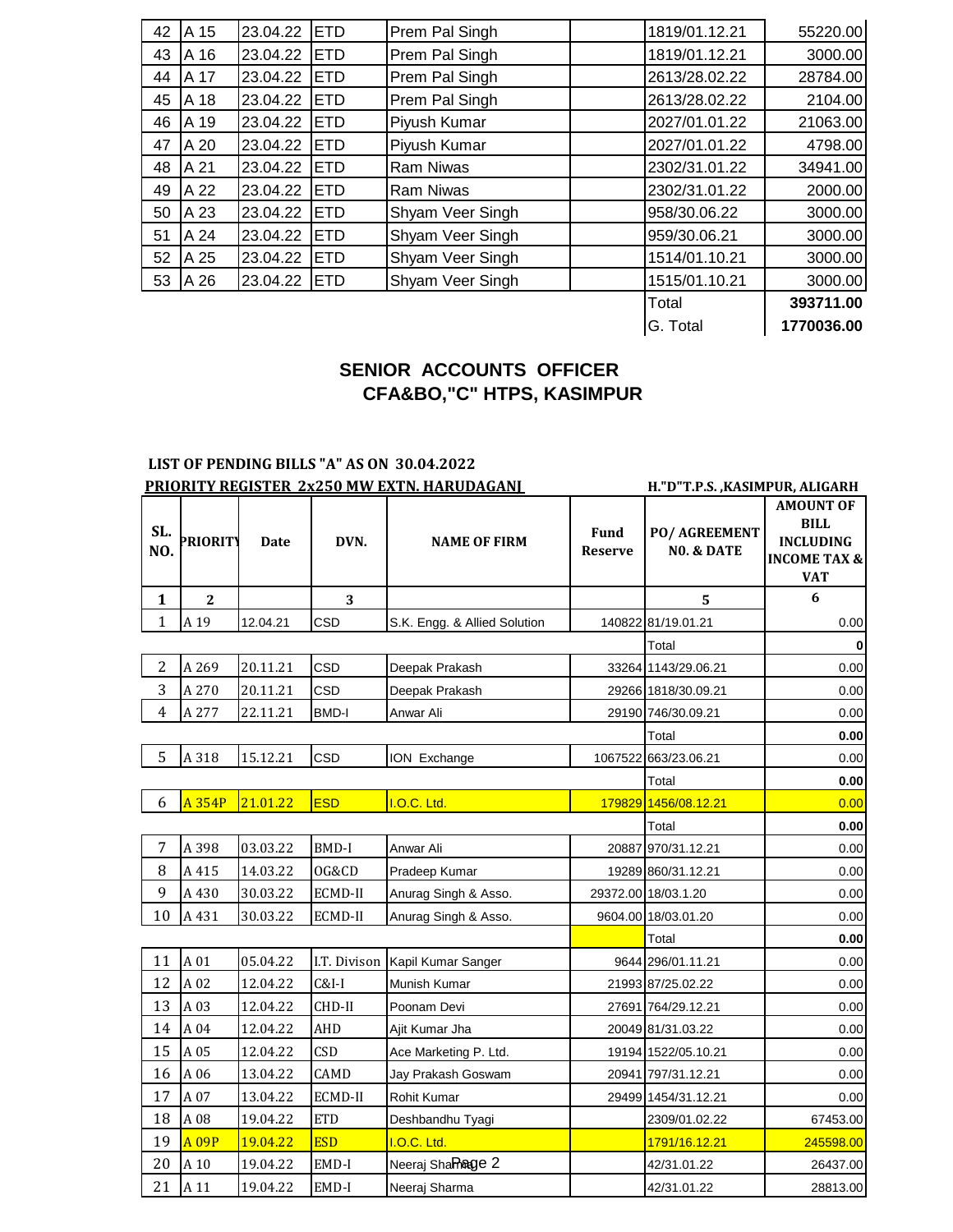| 22 | A 12 | 19.04.22 | BMD-II     | Govind Kumar           | 275/25.08.21   | 20957.00   |
|----|------|----------|------------|------------------------|----------------|------------|
| 23 | A 13 | 19.04.22 | $C&I-II$   | Kapil Kumar Sanger     | 592/31.12.21   | 20934.00   |
| 24 | A 14 | 19.04.22 | $C&I-II$   | Rajeev Kumar Raghav    | 593/31.12.21   | 28824.00   |
| 25 | A 15 | 23.04.22 | <b>CSD</b> | Grasim Industries Ltd. | 695/28.05.18   | 115970.00  |
| 26 | A 16 | 23.04.22 | <b>CSD</b> | Kamal Engg. Works      | 810/31.07.20   | 34482.00   |
| 27 | A 17 | 23.04.22 | <b>CSD</b> | Kamal Engg. Works      | 810/31.0720    | 28015.00   |
| 28 | A 18 | 23.04.22 | <b>CSD</b> | <b>Rudra Chemials</b>  | 141/02.02.22   | 56189.00   |
| 29 | A 19 | 25.04.22 | BMD-I      | Kapil Sharma           | 972/31.12.21   | 59457.00   |
| 30 | A 20 | 25.04.22 | CFA&BO     | K.L Jai Singh & Co.    | 231/08.10.2020 | 64900.00   |
| 31 | A 21 | 25.04.22 | CFA&BO     | R.G.S. & Associates.   | 22/01.02.22    | 59000.00   |
| 32 | A 22 | 25.04.22 | ECMD-II    | <b>Dileep Bhosle</b>   | 615/21.04.22   | 500000.00  |
|    |      |          |            |                        | Total          | 1357029.00 |
|    |      |          |            |                        | G. Total       | 1357029.00 |

## **SENIOR ACCOUNT OFFICER**

CFA&BO, H"D" TPS, KASIMPUR